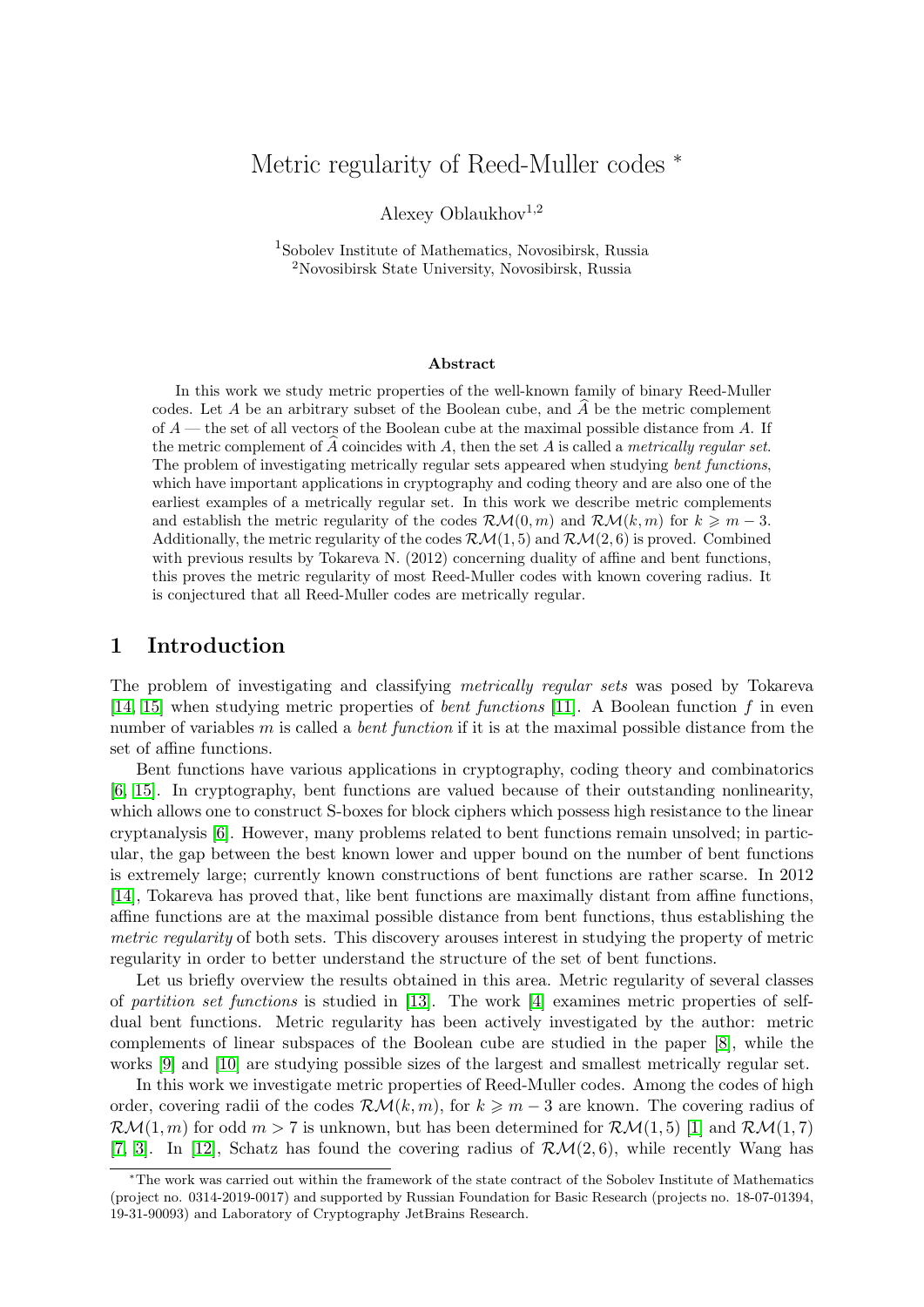established the covering radius of  $\mathcal{RM}(2,7)$  [\[16\]](#page-6-3). For  $m > 7$ , the covering radius of  $\mathcal{RM}(2,m)$ is still unknown. We prove that the codes  $\mathcal{RM}(k,m)$ , for  $k = 0$  and  $k \geq m-3$  and the codes  $\mathcal{RM}(1,5)$  and  $\mathcal{RM}(2,6)$  are metrically regular and also describe their metric complements in most cases.

## 2 Preliminaries

Let  $\mathbb{F}_2^n$  be the space of binary vectors of length n with the Hamming metric. The Hamming distance  $d(\cdot, \cdot)$  between two binary vectors is defined as the number of coordinates in which these vectors differ, while  $wt(\cdot)$  denotes the *weight* of a vector, i.e. the number of nonzero values it contains. The plus sign  $+$  denotes addition modulo two (componentwise in case of vectors).

Let  $X \subseteq \mathbb{F}_2^n$  be an arbitrary set and  $y \in \mathbb{F}_2^n$  be an arbitrary vector. The distance from the vector  $y$  to the set  $X$  is defined as

$$
d(y, X) = \min_{x \in X} d(y, x).
$$

The *covering radius* of the set  $X$  is defined as

$$
\rho(X) = \max_{z \in \mathbb{F}_2^n} d(z, X).
$$

The set X with  $\rho(X) = r$  is also called a *covering code* [\[2\]](#page-5-10) of radius r.

Consider the set

$$
Y=\{y\in\mathbb{F}_2^n|d(y,X)=\rho(X)\}
$$

of all vectors at the maximal possible distance from the set  $X$ . This set is called the *metric* complement [\[8\]](#page-5-3) of X and is denoted by  $\hat{X}$ . Vectors from the metric complement are sometimes called *deep holes* of a code. If  $\widehat{X} = X$  then the set X is said to be *metrically regular* [\[15\]](#page-6-1).

Note that metrically regular sets always come in pairs, i.e. if  $A$  is a metrically regular set, then its metric complement  $\widehat{A}$  is also a metrically regular set and both of them have the same covering radius. For some simple examples of metric complements and metrically regular sets, refer to [\[8,](#page-5-3) [9,](#page-5-4) [10\]](#page-5-5).

The following trivial auxiliary lemma, established in [\[8\]](#page-5-3), will be used throughout the paper.

**Lemma 2.1** Let  $C \subseteq \mathbb{F}_2^n$  be a linear code. Then  $\rho(\widehat{C}) = \rho(C)$  and a vector  $x \in \mathbb{F}_2^n$  is in  $\widehat{C}$  if and only if  $x + \widehat{C} = \widehat{C}$ .

Let  $\mathcal{F}^m$  be the set of all Boolean functions in m variables. The Reed-Muller code of order k is defined as:

$$
\mathcal{R}\mathcal{M}(k,m) = \{f \in \mathcal{F}^m : \deg(f) \leq k\},\
$$

where deg( $\cdot$ ) denotes the degree of the *algebraic normal form (ANF)* of the function.

Let f and g be two functions in m variables. Denote as  $L^{\mathbf{b}}_A : \mathbb{F}_2^m \to \mathbb{F}_2^m$  the affine transformation of the variables with the matrix A and the vector b):

$$
(f \circ L_{\mathcal{A}}^{\mathbf{b}})(x) = f(Ax + b).
$$

Here  $\circ$  denotes the composition of the functions. If the vector b is zero, it will be omitted from the notation. Functions f and q are called *linearly equivalent* if one can be obtained from the other by applying a nonsingular linear transformation to the variables, i.e.  $f = g \circ L_A$ , where  $\det A \neq 0.$ 

Extended affine equivalence is more common when classifying boolean functions: functions f and g are called  $EA$ -equivalent if there exists a nonsingular linear transformation of variables A, a boolean vector b of length m and a function h of degree at most 1 such that  $f = g \circ L_A^{\mathbf{b}} + h$ .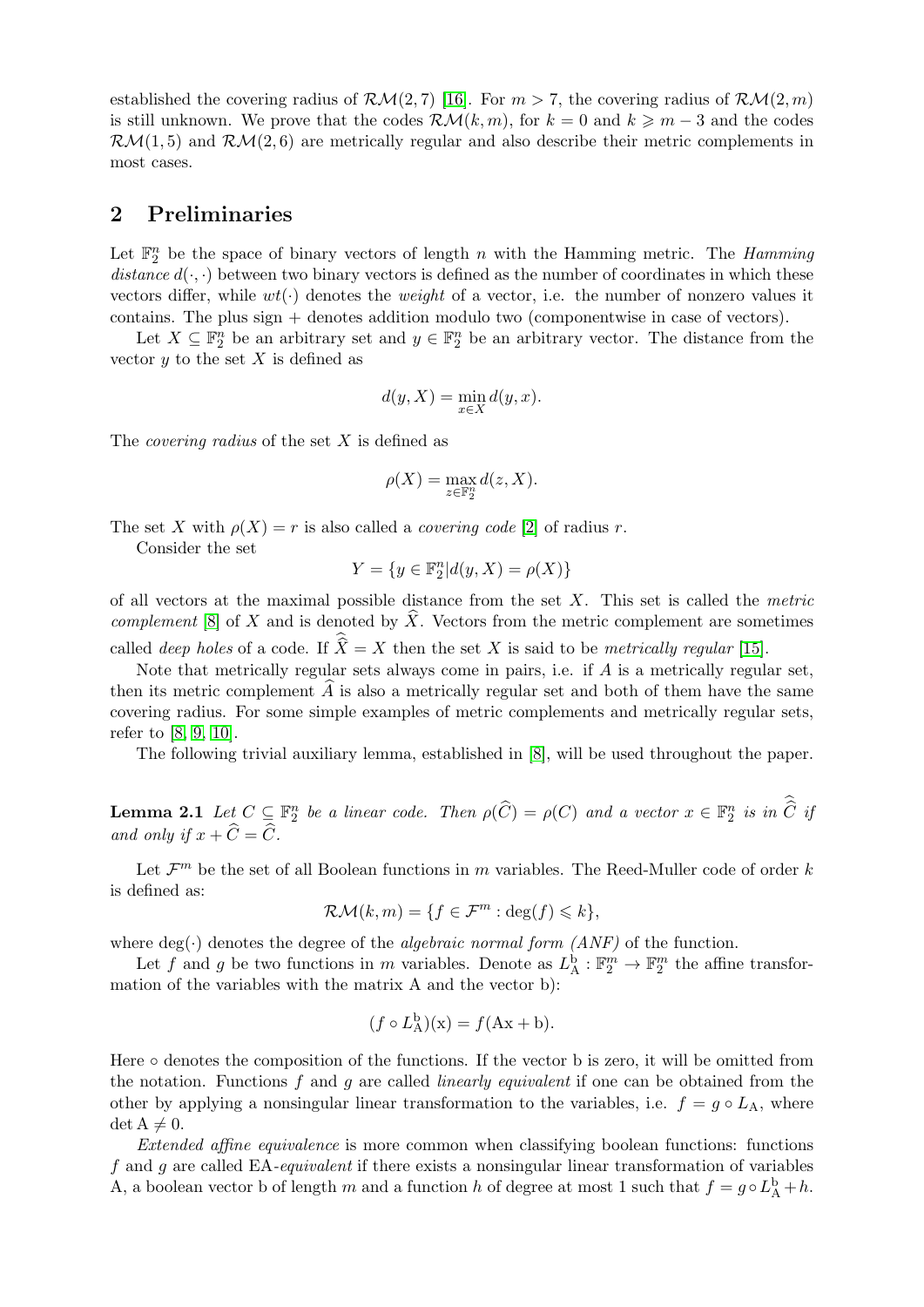For our study we will use a variant of these two equivalence relations, which will be referred to as extended linear equivalence (to the power of k). Functions f and g are called  $\text{EL}^k$ -equivalent if there exists a nonsingular binary matrix A and a function  $h$  of degree at most  $k$  such that

$$
f = g \circ L_{\mathcal{A}} + h.
$$

It is easy to see that this relation is indeed an equivalence. We will denote this equivalence by  $f \stackrel{k}{\sim} g.$ 

The Reed-Muller code of order k in m variables is usually denoted as  $\mathcal{RM}(k,m)$ . Since we will refer to these codes regularly, we will instead often use  $\mathcal{R}_{k,m}$  to denote the Reed-Muller code of order k in m variables. We will sometimes omit the number of variables  $m$  if it is clear from the context.

### <span id="page-2-0"></span>3 The Reed-Muller code  $\mathcal{RM}(1,5)$

In the work [\[1\]](#page-5-6), Berlekamp and Welch presented a partition of all cosets of the  $\mathcal{R}_{1.5}$  code into 48 classes with respect to the EA-equivalence and obtained weight distributions for each class of cosets. Four of these cosets contain only codewords of weight 12 and higher, and those cosets constitute the metric complement of  $\mathcal{R}_{1,5}$ . Thus we can present the metric complement of this code as:

 $\widehat{\mathcal{R}}_{1,5} = \{f : f \stackrel{\text{EA}}{\sim} g \text{ for some } g \text{ from one of 4 farthest classes}\}\$ 

Since  $\mathcal{R}_{1,5}$  is linear, it follows that  $\rho(\mathcal{R}_{1,5}) = \rho(\mathcal{R}_{1,5}) = 12$ , and  $f \in \mathcal{R}_{1,5}$  if and only if  $f + \widehat{\mathcal{R}}_{1,5} = \widehat{\mathcal{R}}_{1,5}$ . Thus, in order to establish the metric regularity of  $\mathcal{R}_{1,5}$ , we must prove that for every  $f \notin \mathcal{R}_{1,5}$  it holds  $f + \widehat{\mathcal{R}}_{1,5} \neq \widehat{\mathcal{R}}_{1,5}$ .

This is done by taking a representative  $f_c$  from every class of cosets C (aside from  $\mathcal{R}_{1.5}$  itself) and showing that there exists a function  $g_c \in \mathcal{R}_{1,5}$  such that  $f_c + g_c \notin \mathcal{R}_{1,5}$ . Since the metric complement  $\widehat{\mathcal{R}}_{1,5}$  consists of EA-equivalence classes, this proves that none of the functions from the class C belong to  $\widehat{\mathcal{R}}_{1,5}$ . Therefore, the following holds:

**Theorem 3.1** The code  $\mathcal{R}_{1,5}$  is metrically regular.

# 4 The Reed-Muller codes of orders 0,  $m$ ,  $m-1$  and  $m-2$

The Reed-Muller codes of orders 0, m and  $m-1$  coincide with the repetition code, the whole space and the even weight code respectively. It is trivial that all of them are metrically regular.

The Reed-Muller code of order  $m-2$  has covering radius 2 [\[2\]](#page-5-10). By definition, it consists of all Boolean functions of degree at most  $m-2$ . Since all functions of degree m have odd weight, and all functions of smaller degree have even weight, functions of degree  $m$  are at distance 1 from  $\mathcal{R}_{m-2}$ , while functions of degree  $m-1$  are at distance 2 and therefore

$$
\mathcal{R}_{m-2}=\mathcal{R}_{m-1}\setminus \mathcal{R}_{m-2}.
$$

Since  $\mathcal{R}_{m-2}$  is linear,  $\rho(\widehat{\mathcal{R}}_{m-2}) = \rho(\mathcal{R}_{m-2}) = 2$  and thus functions of degree m are at distance 1 from  $\widehat{\mathcal{R}}_{m-2}$ . It follows that  $\widehat{\mathcal{R}}_{m-2} = \mathcal{R}_{m-2}$  and  $\mathcal{R}_{m-2}$  is metrically regular.

### 5 The Reed-Muller code of order  $m-3$

#### 5.1 Covering radius

McLoughlin [\[5\]](#page-5-11) has proved that

$$
\rho(\mathcal{R}_{m-3}) = \begin{cases} m+1, & \text{if } m \text{ is odd,} \\ m+2, & \text{if } m \text{ is even.} \end{cases}
$$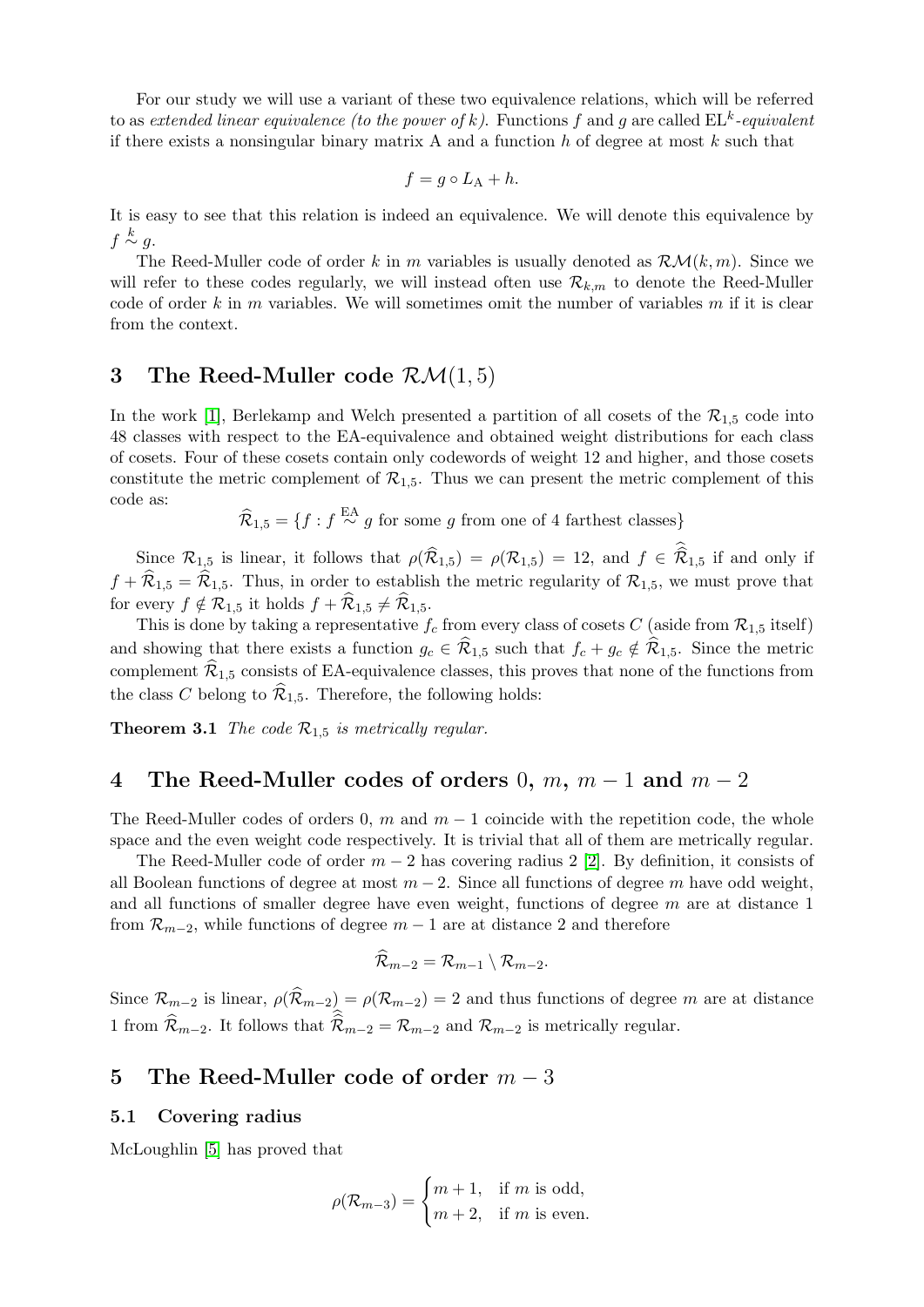This result is reestablished by Cohen et al in the book "Covering codes" [\[2\]](#page-5-10), using a method of syndrome matrices, different from that in [\[5\]](#page-5-11). This method allows us not only to obtain covering radius of the Reed-Muller code of order  $m-3$ , but also to describe the metric complement of this code. As with the covering radius, the cases of even and odd  $m$  are distinct.

#### 5.2 Case  $m$  is even

In this case, the metric complement can be described as follows:

$$
\widehat{\mathcal{R}}_{m-3} = \bigcup_{g \in G} \left( g + \mathcal{R}_{m-3} \right),
$$

where

$$
G = \{g : \text{supp}(g) = \{0, x_1, x_2, ..., x_m, x_1 + ... + x_m\},\
$$

$$
\{x_1, ..., x_m\} \text{ are linearly independent}\}.
$$

It is easy to see that all functions in G form an equivalence class with respect to the linear equivalence. Let us pick any function  $g^*$  from this class. We can now say that a function g is in  $\widehat{\mathcal{R}}_{m-3}$  if and only if  $g = g^* \circ L_A + h$  for some nonsingular matrix A and some function h of degree at most  $m-3$ , or, in other words, g is in  $\widehat{\mathcal{R}}_{m-3}$  if and only if g is  $EL^{m-3}$ -equivalent to g ∗ . Therefore,

$$
\widehat{\mathcal{R}}_{m-3} = \{g : g \stackrel{m-3}{\sim} g^*\},\
$$

where  $g^*$  is some function from the class G (or from  $\widehat{\mathcal{R}}_{m-3}$ , since all functions in metric complement are  $EL^{m-3}$ -equivalent).

#### 5.3 Case m is odd

In this case, the metric complement can be described as follows:

$$
\widehat{\mathcal{R}}_{m-3} = \bigcup_{g \in G_1 \cup G_2} (g + \mathcal{R}_{m-3}),
$$

where

$$
G_1 = \{g : \text{supp}(g) = \{0, x_1, x_2, \ldots, x_m\}, \{x_1, \ldots, x_m\}
$$
 are linearly independent $\},$ 

and

$$
G_2 = \{g : \text{supp}(f) = \{0, x_1, x_2, \dots, x_{m-1}, x_1 + \dots + x_{m-1}\},\
$$

$$
\{x_1, \dots, x_{m-1}\} \text{ are linearly independent}\}.
$$

Same as with the case of even  $m$ , all functions in  $G_1$  form an equivalence class with respect to the linear equivalence, so do functions from  $G_2$ . If we now choose a representative from each class,  $g_1^*$  from  $G_1$  and  $g_2^*$  from  $G_2$ , we can describe metric complement in the following manner:

$$
\widehat{\mathcal{R}}_{m-3} = \{g : g \stackrel{m-3}{\sim} g_1^*\} \cup \{g : g \stackrel{m-3}{\sim} g_2^*\}.
$$

#### 5.4 Metric regularity

Since the code  $\mathcal{R}_{m-3}$  is linear, it follows that  $\rho(\widehat{\mathcal{R}}_{m-3}) = \rho(\mathcal{R}_{m-3})$  and a function f is in  $\widehat{\mathcal{R}}_{m-3}$ if and only if  $f + \widehat{\mathcal{R}}_{m-3} = \widehat{\mathcal{R}}_{m-3}$ . Thus, like in the Section [3,](#page-2-0) we prove the metric regularity of  $\mathcal{R}_{m-3}$  by proving that no functions other that those contained in  $\mathcal{R}_{m-3}$  preserve the metric complement under addition, using the representations of metric complements obtained in the previous subsections.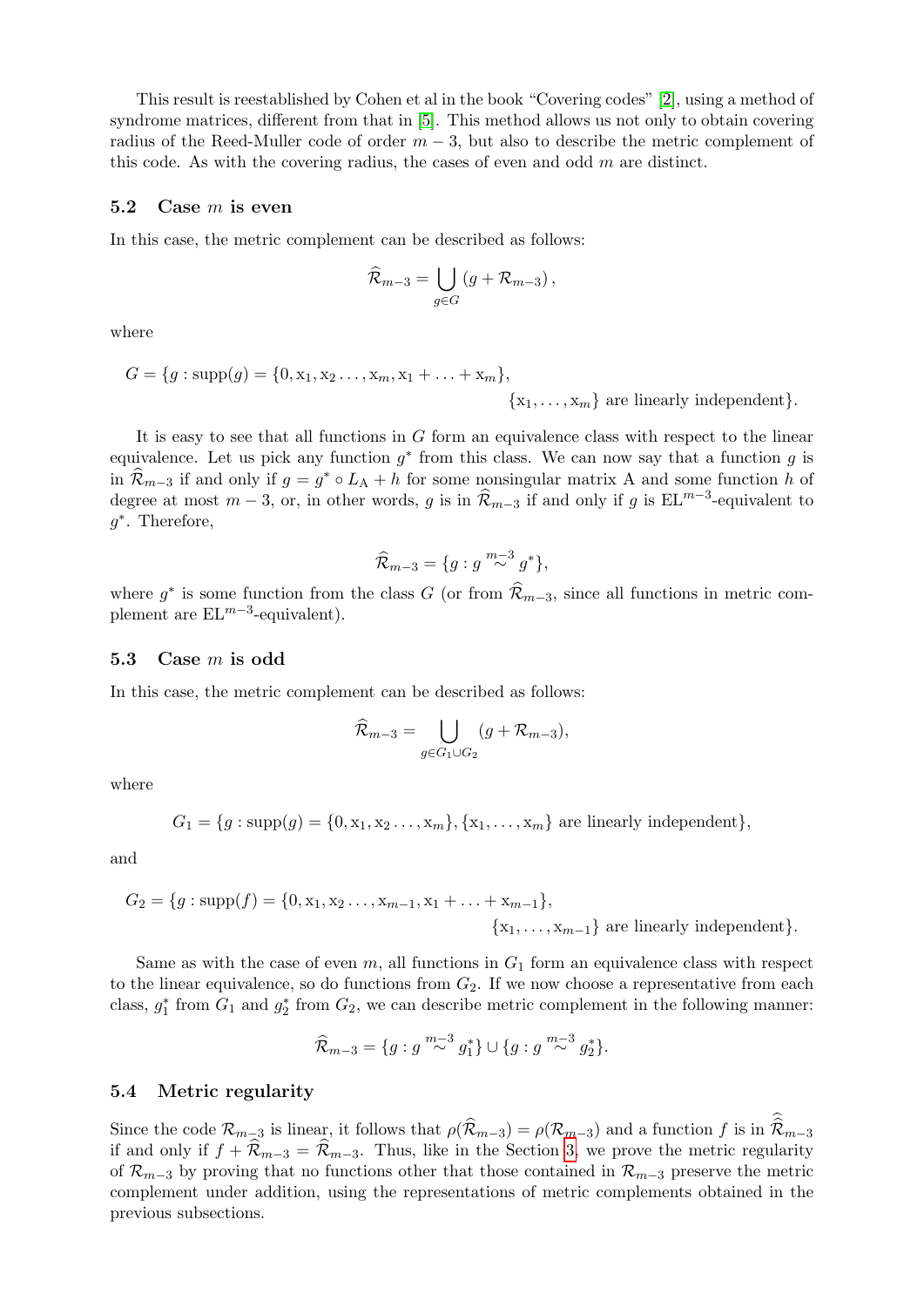# 6 The Reed-Muller code  $\mathcal{RM}(2,6)$

Let us consider one other special case. If we change the order of values in the value vectors of functions so that the first half of values corresponds to the values of the function when the last variable is set to 0, and the other half corresponds to the values of the function when the last variable is set to 1, then each Reed-Muller code (for  $m > 1$ ,  $r > 0$ ) can be inductively defined as follows:

$$
\mathcal{R}_{r,m} = \{(\mathbf{u}, \mathbf{u} + \mathbf{v}) | \mathbf{u} \in \mathcal{R}_{r,m-1}, \mathbf{v} \in \mathcal{R}_{r-1,m-1}\}.
$$

In particular,

$$
\mathcal{R}_{2,6} = \{(\mathbf{u}, \mathbf{u} + \mathbf{v}) | \mathbf{u} \in \mathcal{R}_{2,5}, \mathbf{v} \in \mathcal{R}_{1,5}\}.
$$

Since both  $\mathcal{R}_{2,5}$  and  $\mathcal{R}_{1,5}$  were shown to be metrically regular, this construction proves useful and allows us to establish the metric regularity of the code  $\mathcal{R}_{2,6}$  as well. From now on, vectors in bold will represent value vectors of functions in 5 variables (of length 32), while value vectors of 6-variable functions will be presented as pairs of value vectors of 5-variable functions.

Let  $(\tilde{\mathbf{u}}, \tilde{\mathbf{u}} + \tilde{\mathbf{v}}) \in \mathcal{R}_{2,6}$ . We will prove that  $(\tilde{\mathbf{u}}, \tilde{\mathbf{u}} + \tilde{\mathbf{v}})$  is in  $\mathcal{R}_{2,6}$  in two steps: first we establish that  $\tilde{\mathbf{u}}$  is in  $\mathcal{R}_{2,5}$ , then we prove that  $\tilde{\mathbf{v}}$  is in  $\mathcal{R}_{1,5}$ . The following results heavily rely on the fact that  $\mathcal{R}_{2,6}$  attains the upper bound on the covering radius provided by the  $(\mathbf{u}, \mathbf{u} + \mathbf{v})$  construction, i.e.  $\rho(\mathcal{R}_{2,6}) = \rho(\mathcal{R}_{2,5}) + \rho(\mathcal{R}_{1,5})$  [\[12\]](#page-5-9).

Recall (Section 5) that  $\widehat{\mathcal{R}}_{2,5} = \{g : g \stackrel{2}{\sim} g_1\} \cup \{g : g \stackrel{2}{\sim} g_2\}$ , where  $g_1$  and  $g_2$  are some representatives of two  $EL^2$ -equivalence classes. Let us denote

$$
\widehat{\mathcal{R}}_{2,5}^1 := \{ g : g \stackrel{2}{\sim} g_1 \}, \ \widehat{\mathcal{R}}_{2,5}^2 := \{ g : g \stackrel{2}{\sim} g_2 \}.
$$

The following lemma is useful when proving that  $\tilde{\mathbf{u}} \in \mathcal{R}_{2,5}$ :

**Lemma 6.1** For each  $i = 1, 2$  one of the following statements holds:

- 1.  $\forall \mathbf{y} \in \widehat{\mathcal{R}}_{2,5}^{i} \ \forall \mathbf{w} \in \mathbb{F}_2^{32} \ it \ holds\ (\mathbf{y}, \mathbf{w}) \notin \widehat{\mathcal{R}}_{2,6};$
- 2.  $\forall y \in \widehat{\mathcal{R}}_{2,5}^i \exists w \in \mathbb{F}_2^{32} \text{ such that } (\mathbf{y}, \mathbf{w}) \in \widehat{\mathcal{R}}_{2,6};$

This lemma tells us that for each  $EL^2$ -equivalence class of  $\widehat{\mathcal{R}}_{2,5}$ , either all vectors appear in the metric complement of  $\mathcal{R}_{2,6}$  as the first half of the vector, or no vectors do. Since for any  $(\tilde{\mathbf{u}}, \tilde{\mathbf{u}} + \tilde{\mathbf{v}}) \in \mathcal{R}_{2,6}$  it holds  $(\tilde{\mathbf{u}}, \tilde{\mathbf{u}} + \tilde{\mathbf{v}}) + \mathcal{R}_{2,6} = \mathcal{R}_{2,6}$ , it is easy to show that  $\tilde{\mathbf{u}}$  must keep  $\mathcal{R}_{2,5}$ ,  $\widehat{\mathcal{R}}_{2,5}^1$  or  $\widehat{\mathcal{R}}_{2,5}^2$  in place under addition. From the proof of the metric regularity of the code  $\mathcal{R}_{m-3,m}$ for odd m it is not hard to see that only the vectors from  $\mathcal{R}_{2,5}$  do that, and thus the following holds:

**Proposition 6.2** Let  $(\tilde{\mathbf{u}}, \tilde{\mathbf{u}} + \tilde{\mathbf{v}}) \in \mathcal{R}_{2,6}$ . Then  $\tilde{\mathbf{u}} \in \mathcal{R}_{2,5}$ .

Recall from Section 3 that  $\widehat{\mathcal{R}}_{1,5}$  is composed of 4 EA-equivalence classes:  $\widehat{\mathcal{R}}_{1,5} = \bigcup_{i=1}^{4} \widehat{\mathcal{R}}_{1,5}^{i}$ . Somewhat similar to Lemma 6.1, the following statement holds:

**Lemma 6.3** For each  $i = 1, 2, 3, 4$  one of the following statements holds:

1.  $\forall \mathbf{w}' \in \widehat{\mathcal{R}}^i_{1,5}$   $\forall (\mathbf{y}, \mathbf{w}) \in \widehat{\mathcal{R}}_{2,6}$   $\forall \mathbf{u} \in \mathcal{R}_{2,5}$   $(d(\mathbf{y}, \mathbf{u}) = 6 \rightarrow \mathbf{w} + \mathbf{u} \neq \mathbf{w}')$ ; 2.  $\forall \mathbf{w}' \in \widehat{\mathcal{R}}^i_{1,5} \; \exists (\mathbf{y}, \mathbf{w}) \in \widehat{\mathcal{R}}_{2,6} \; \exists \mathbf{u} \in \mathcal{R}_{2,5} : (d(\mathbf{y}, \mathbf{u}) = 6 \wedge \mathbf{w} + \mathbf{u} = \mathbf{w}'),$ 

The following result shows that any of the EA-equivalence classes of the metric complement of  $\mathcal{R}_{1,5}$  are also rather "unstable" when summed with a non-affine function:

**Lemma 6.4** For any  $\mathbf{v} \notin \mathcal{R}_{1,5}$  and any  $i = 1, 2, 3, 4$  there exists a vector  $\mathbf{w} \in \widehat{\mathcal{R}}_{1,5}^{i}$  such that  $\mathbf{v} + \mathbf{w} \notin \widehat{\mathcal{R}}_{1.5}.$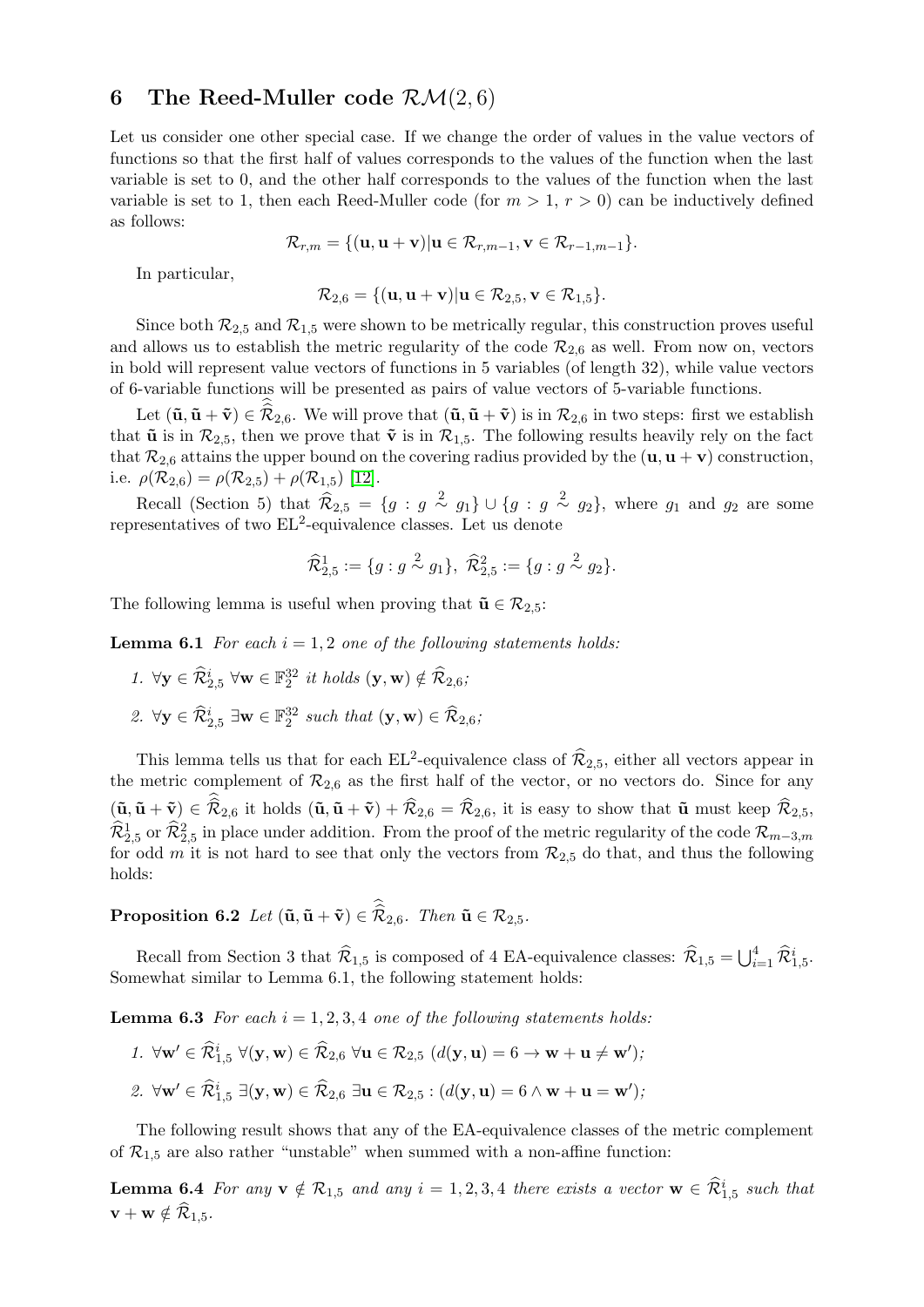These last two lemmas allow us to show that for any  $(\tilde{\mathbf{u}}, \tilde{\mathbf{u}} + \tilde{\mathbf{v}}) \in \mathcal{R}_{2,6}$ , the vector  $\tilde{\mathbf{v}}$  is in  $\mathcal{R}_{1.5}$ . Combined with Proposition 6.2, this results in the

**Theorem 6.5** Let  $(\tilde{\mathbf{u}}, \tilde{\mathbf{u}} + \tilde{\mathbf{v}}) \in \mathcal{R}_{2,6}$ . Then  $(\tilde{\mathbf{u}}, \tilde{\mathbf{u}} + \tilde{\mathbf{v}}) \in \mathcal{R}_{2,6}$ .

Since the inverse inclusion holds for any linear code, Theorem 6.5 establishes the metric regularity of the code  $\mathcal{R}_{2,6}$ .

### 7 Conclusion

We have established the metric regularity of the codes  $\mathcal{RM}(1,5)$ ,  $\mathcal{RM}(2,6)$  and of the codes  $\mathcal{RM}(k,m)$  for  $k \geq m-3$ . Factoring in the result by Tokareva [\[14\]](#page-6-0), which proves the metric regularity of  $\mathcal{RM}(1,m)$  for even m, we have covered all infinite families of Reed-Muller codes with known covering radius. The only other Reed-Muller codes with known covering radius, metric regularity of which has not been yet established, are  $\mathcal{RM}(1,7)$  and  $\mathcal{RM}(2,7)$ . Given these results, we formulate the following

**Conjecture 1** All Reed-Muller codes  $\mathcal{RM}(k,m)$  are metrically regular.

### References

- <span id="page-5-6"></span>[1] Berlekamp E., Welch L. Weight distributions of the cosets of the (32, 6) Reed-Muller code. IEEE Transactions on Information Theory. 18(1), 203–207 (1972).
- <span id="page-5-10"></span>[2] Cohen, G., Honkala, I., Litsyn, S., Lobstein, A. Covering codes. Elsevier. 54, (1997).
- <span id="page-5-8"></span>[3] Hou X. D. Radius of the Reed-Muller code  $R(1, 7)$  – A Simpler Proof. Journal of Combinatorial Theory, Series A. 74(2), 337–341 (1996).
- <span id="page-5-2"></span>[4] Kutsenko, A. Metrical properties of self-dual bent functions. Designs, Codes and Cryptography (2019). doi:10.1007/s10623-019-00678-x
- <span id="page-5-11"></span>[5] McLoughlin A. M. Covering Radius of the (m−3)-rd Order Reed Muller Codes and a Lower Bound on the  $(m-4)$ -th Order Reed Muller Codes. SIAM Journal on Applied Mathematics.  $37(2)$ , 419–422 (1979).
- <span id="page-5-1"></span>[6] Mesnager S.: Bent Functions: Fundamentals and Results. Springer International Publishing, (2016).
- <span id="page-5-7"></span>[7] Mykkeltveit J. The covering radius of the (128, 8) Reed-Muller code is 56. IEEE Transactions on Information Theory. 26(3), 359–362 (1980).
- <span id="page-5-3"></span>[8] Oblaukhov A. K. Metric complements to subspaces in the Boolean cube. Journal of Applied and Industrial Mathematics.  $10(3)$ , 397-403 (2016).
- <span id="page-5-4"></span>[9] Oblaukhov A. K. Maximal metrically regular sets. Siberian Electronic Mathematical Reports. 15, 1842–1849 (2018).
- <span id="page-5-5"></span>[10] Oblaukhov A. lower bound on the size of the largest metrically regular subset of the Boolean cube. Cryptography and Communications.  $11(4)$ , 777–791 (2019).
- <span id="page-5-0"></span>[11] Rothaus O. S. On "bent" functions. Journal of Combinatorial Theory, Series A. 20(3), 300–305 (1976).
- <span id="page-5-9"></span>[12] Schatz J. The second order Reed-Muller code of length 64 has covering radius 18. IEEE Transactions on Information Theory. 27(4), 529–530 (1981).